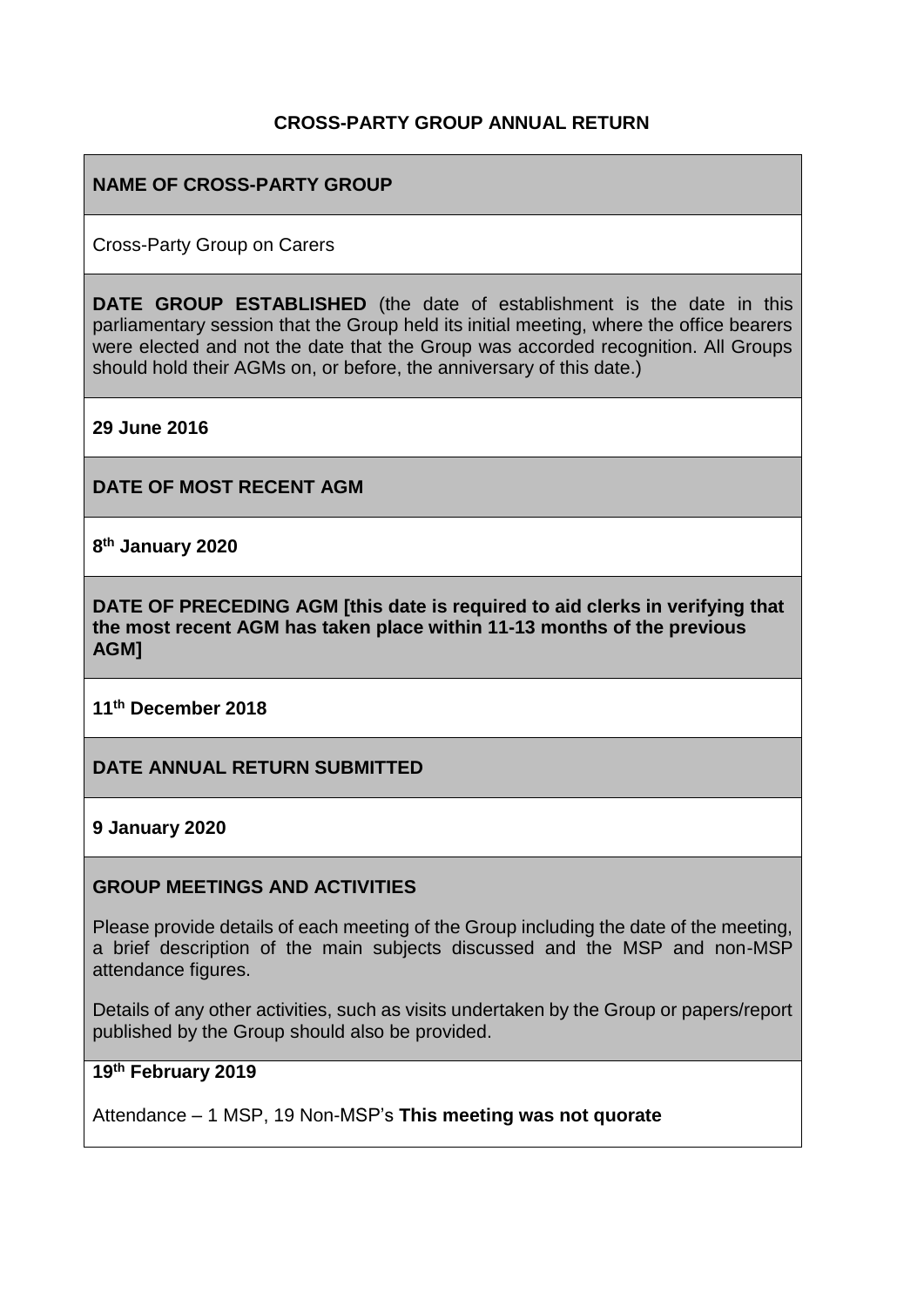One of the carers lead on a discussion around the changes within Carers homes and being re designated as retirement homes and the changes that meant in care provision and how that impacted on the resident and their carers.

#### **28th May 2019**

Attendees 1 MSP, 31 Non-MSP's **This meeting was not quorate**

At this meeting a speaker from Scottish Government Social Security department gave a presentation on the progress of Devolved social security focusing on the carers and disability benefits

## **24th September 2019**

Attendees 3 MSP's, 25 Non-MSP's

A solicitor attended to give a presentation on the Health and social care complaints procedure. There was discussion around the topic and particularly around the timescales and 12-month time bar. There was a view taken that the convenors would take this forward with a letter to the minister.

## **10th December 2019**

Attendees 1 MSP, 23 Non – MSP's **This meeting was not Quorate**

There were two presentations on transitions from child to adult services, one from the view of young carers and the other from a parent's view. There was also topic put forward for the coming years meetings. These will be decided by survey to be sent out to all members.

This should have been the AGM but only one MSP was present.

#### **8 th January 2020 - AGM**

Attendees 4 MSP's, 3 Non-MSP's

This meeting was to ratify the minutes from the September meeting and to re-elect the co-convenors for the group.

The convenors were proposed and seconded and re-elected, as was the Secretariat. The minutes were agreed and adopted.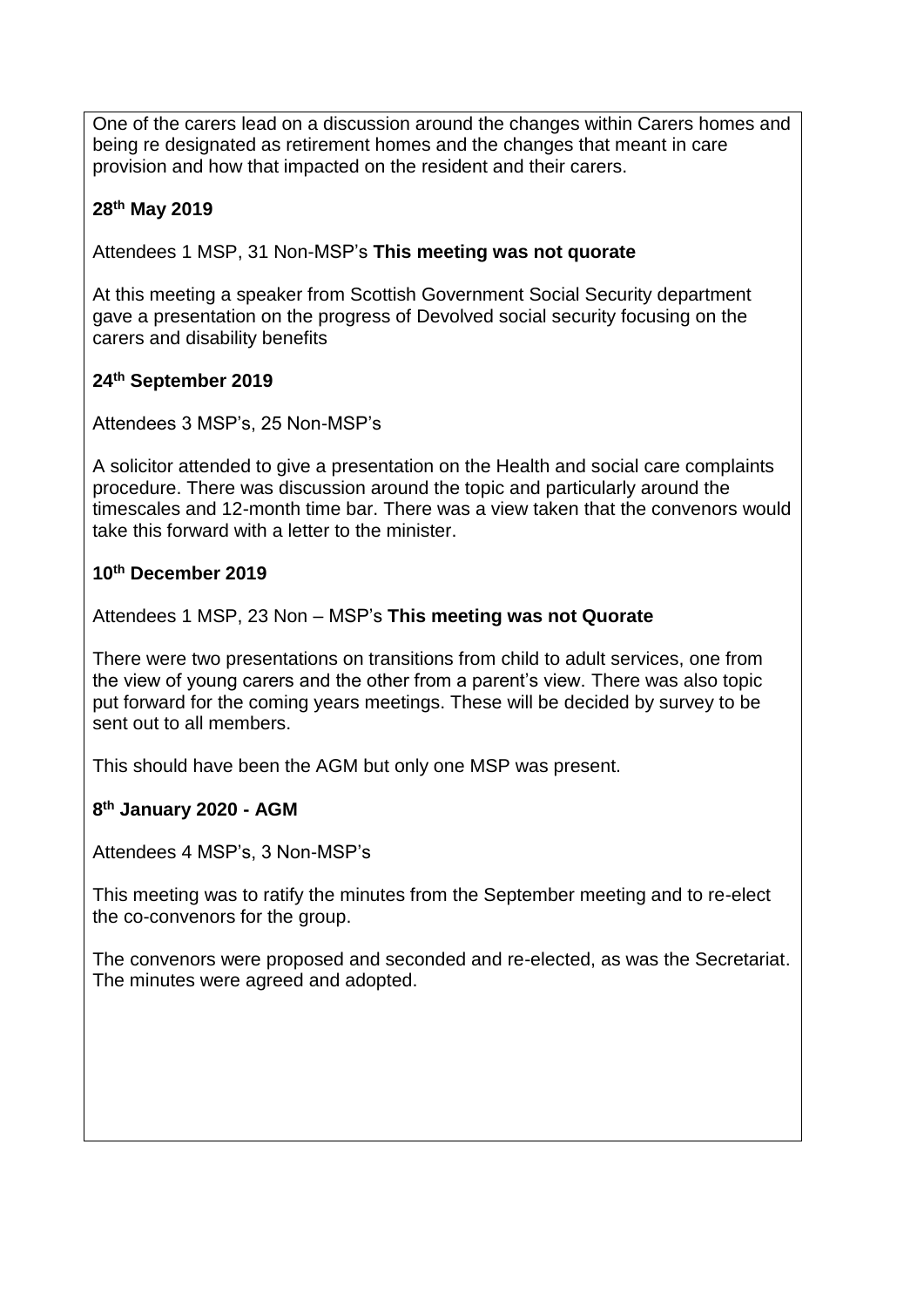# **MSP MEMBERS OF THE GROUP**

Please provide names and party designation of all MSP members of the Group.

Claudia Beamish (Scottish Labour Party)

Adam Tomkins (Scottish Conservative and Unionist Party)

Alex Cole – Hamilton (Scottish Liberal Democrats)

Clare Adamson (Scottish National Party)

Joan McAlpine (Scottish National Party)

Johann Lamont (Scottish Labour)

Monica Lennon (Scottish Labour)

Rhoda Grant (Scottish Labour)

Donald Cameron (Scottish Conservative and Unionist Party)

## **NON-MSP MEMBERS OF THE GROUP**

For organisational members please provide only the name of the organisation, it is not necessary to provide the name(s) of individuals who may represent the organisation at meetings of the Group.

| <b>Individuals</b> | Lorraine Allan<br><b>Celia Sweeney</b><br><b>Michael Grieve</b><br>Carolynne Hunter<br>Clare Lally - Steele<br><b>Cath Purdie</b><br><b>Linsey Currie</b><br><b>Christine Farquhar</b><br>Moira McWhinnie |
|--------------------|-----------------------------------------------------------------------------------------------------------------------------------------------------------------------------------------------------------|
| Organisations      | <b>Edinburgh Carers Council</b><br><b>First Hand</b><br><b>Learning Disability Alliance Scotland</b><br><b>Leonard Cheshire Disability</b>                                                                |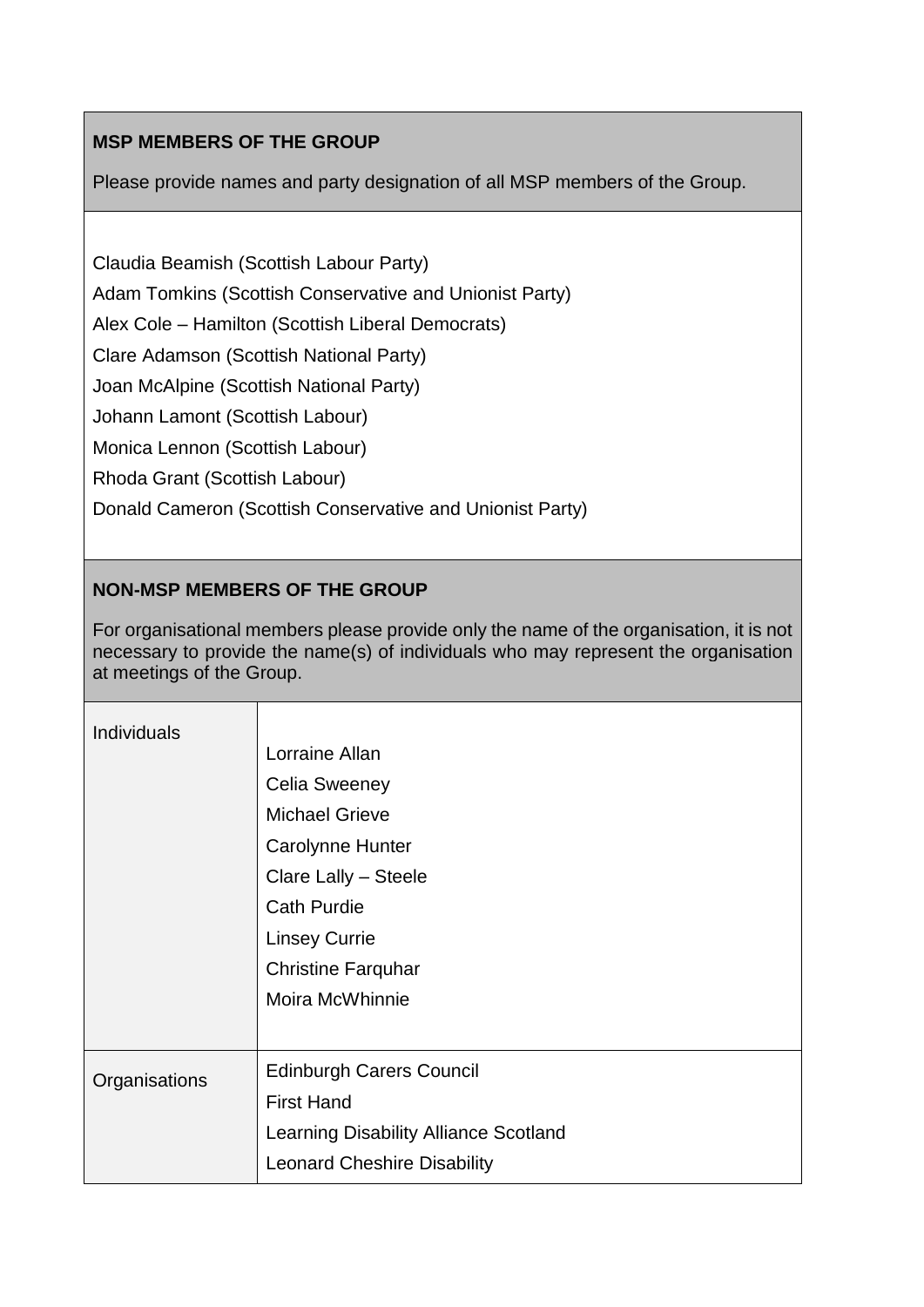| <b>North West Carers</b>                          |
|---------------------------------------------------|
| Tide                                              |
| <b>VERG Scotland</b>                              |
| <b>Psychiatric Rights Scotland</b>                |
| <b>Stroke Association</b>                         |
| <b>One Parent Families</b>                        |
| <b>Life Story Network</b>                         |
| <b>One Parent Families</b>                        |
| Care Inspectorate                                 |
| Tide                                              |
| <b>Scottish Youth Parliament</b>                  |
| <b>Shared Lives Plus</b>                          |
| <b>Scottish Government</b>                        |
| <b>Big Lottery Fund</b>                           |
| <b>PASDA</b>                                      |
| <b>Alliance Scotland</b>                          |
| <b>Coalition of Carers in Scotland</b>            |
| <b>Falkirk and Clackmannanshire Carers Centre</b> |
| <b>MND Scotland</b>                               |
| <b>Skills Development Scotland</b>                |
| <b>Alzheimer Scotland</b>                         |
| <b>Renfrewshire Carers Centre</b>                 |
| Salvensen Mindroom Centre                         |
| <b>Shared Care Scotland</b>                       |
| Hospice UK                                        |
| Life Changes Trust                                |
| <b>Carers Scotland</b>                            |
| <b>Support in Mind Scotland</b>                   |
| <b>Headway UK</b>                                 |
| <b>Centrica Carers Network</b>                    |
| CAB, Kinship Carers                               |
| <b>CAS Kinship Carer Project</b>                  |
| <b>STUC</b>                                       |
| <b>Central Carers</b>                             |
| <b>Borders Carers Centre</b>                      |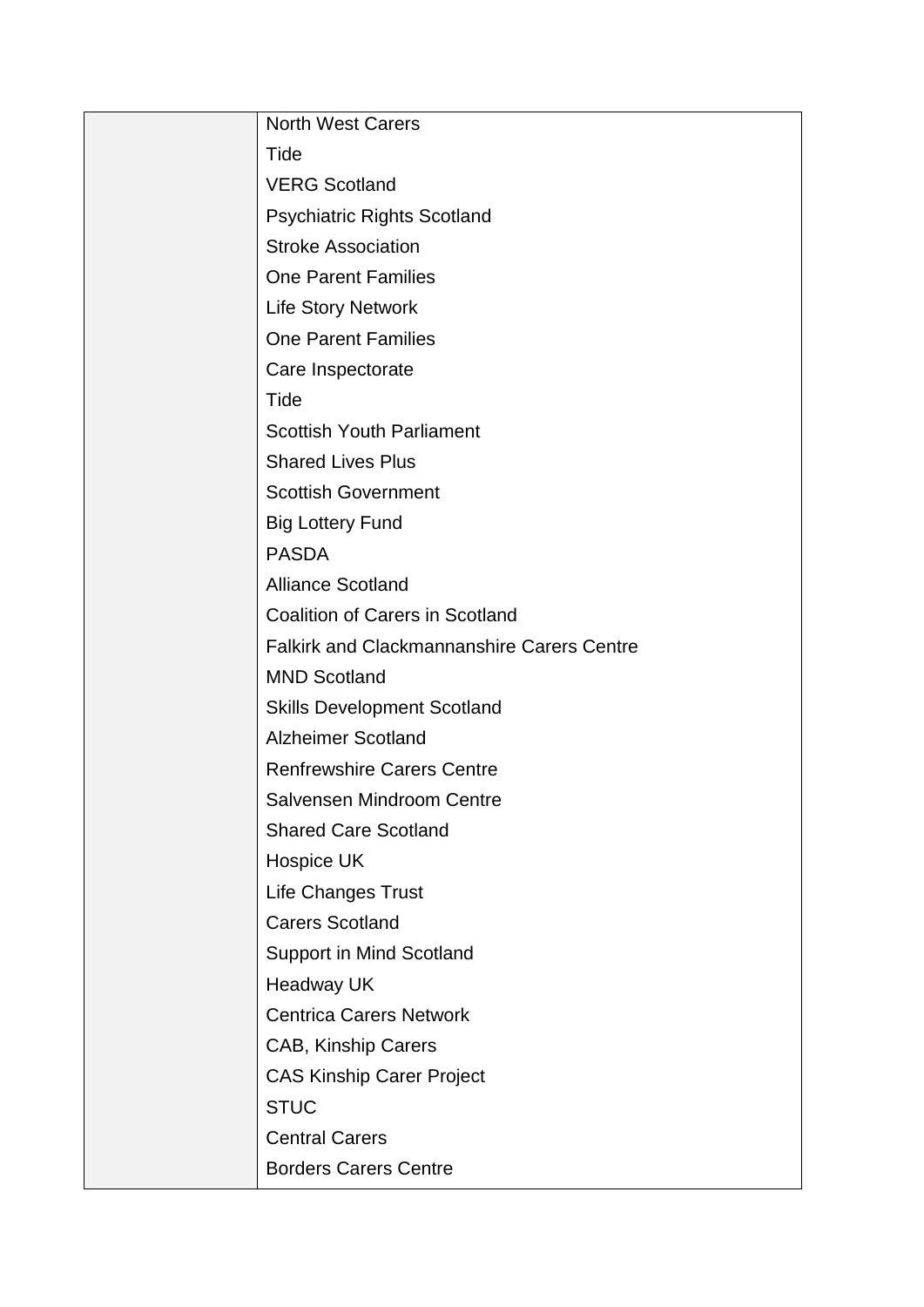| Soroptimist International (Scotland) / Support In Mind Scotland                      |
|--------------------------------------------------------------------------------------|
| Division of Clinical Psychology in Scotland, British<br><b>Psychological Society</b> |
| Scottish Families Affected by Alcohol and Drugs                                      |
| <b>Mental Welfare Commission</b>                                                     |
| Carers Trust Scotland (secretariat)                                                  |
| <b>Enable Scotland</b>                                                               |
| <b>MS Society Scotland</b>                                                           |
| <b>Dementia Carer Voices</b>                                                         |
| <b>Scottish Youth Parliament</b>                                                     |
| <b>Disability Agenda Scotland</b>                                                    |
| <b>PAMIS</b>                                                                         |
| Scottish Commission on Learning Disability                                           |
| <b>Scottish Young Carers Services Alliance</b>                                       |
| Leuchie House                                                                        |
| <b>Ayrshire Children's Services</b>                                                  |
| <b>Church of Scotland</b>                                                            |
| <b>Families Outside</b>                                                              |
| Care Inspectorate                                                                    |
| The Butterfly Trust                                                                  |
| <b>Camphill Scotland</b>                                                             |
| Association of Family Therapy Scotland                                               |
| <b>B-eat</b>                                                                         |
| North West Carers Centre, Edinburgh                                                  |
| Scottish Independent Advocacy Alliance                                               |
| <b>SPAEN</b>                                                                         |
| <b>Edinburgh Carers Council</b>                                                      |
| <b>Marie Curie</b>                                                                   |
| <b>MECOPP</b>                                                                        |
| Parkinson's UK                                                                       |
| Scottish Huntington's Association                                                    |
| University of Edinburgh                                                              |
| University of Aberdeen                                                               |
| <b>East Ayrshire Carers Centre</b>                                                   |
| South Lanarkshire College                                                            |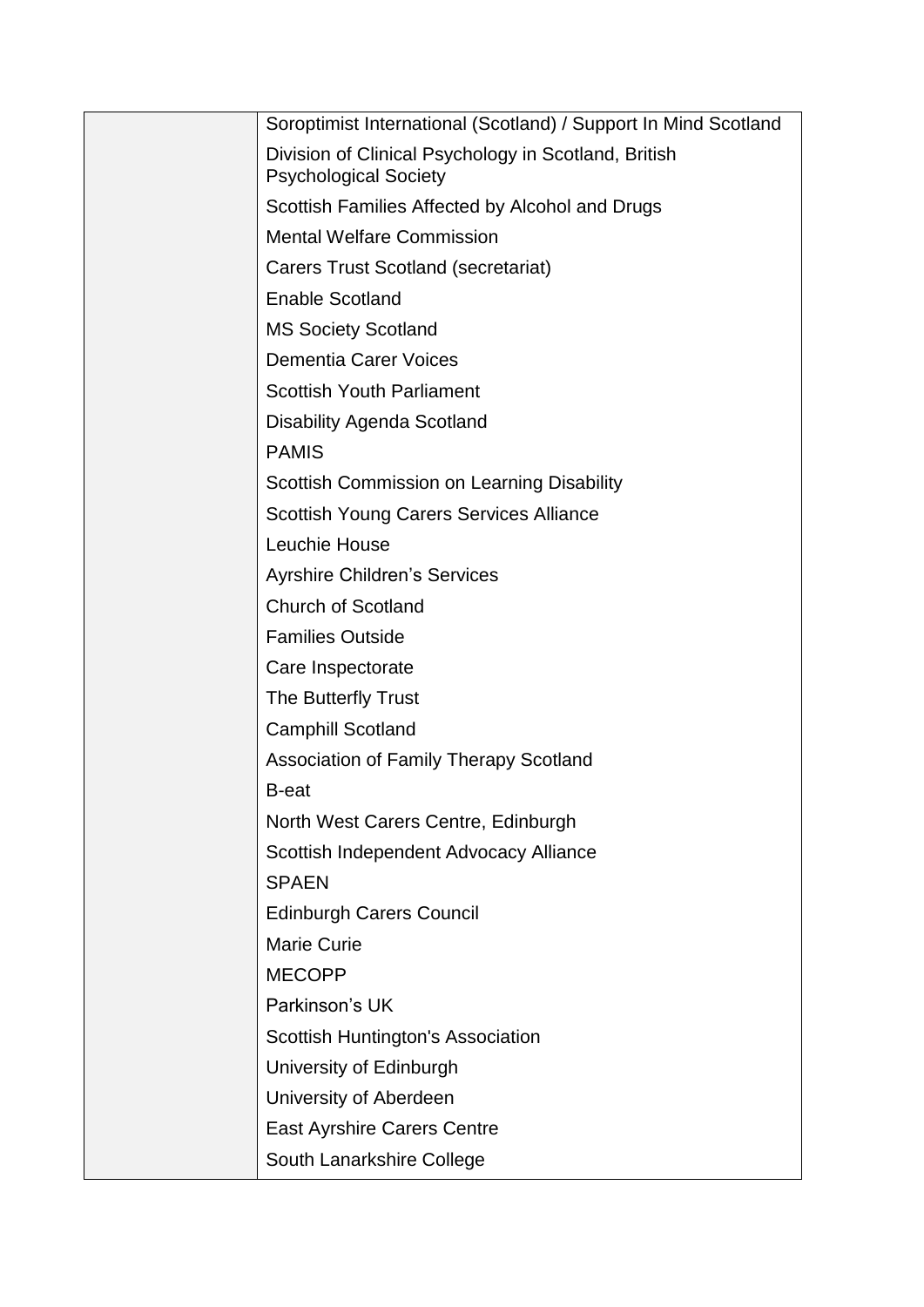| Queen Margaret University                           |
|-----------------------------------------------------|
| Perth College UHI                                   |
| <b>Glasgow Caledonian University</b>                |
| <b>Edinburgh Young Carers</b>                       |
| <b>Ayrshire College</b>                             |
| <b>Quarriers Moray Carers</b>                       |
| Helensburgh & Lomond Carers SCIO                    |
| North Lanarkshire Carers Together                   |
| <b>Psychological Society</b>                        |
| The Borders Carers Centre SCIO                      |
| <b>Stroke Association</b>                           |
| <b>Standard Life Carers Network</b>                 |
| <b>Big Lottery Fund Scotland</b>                    |
| <b>Centrica Carers Network</b>                      |
| <b>Falkirk &amp; Clackmannanshire Carers Centre</b> |
| <b>VSA Aberdeen</b>                                 |
| <b>VOCAL</b>                                        |
| Hospice UK                                          |
|                                                     |
|                                                     |
|                                                     |

# **GROUP OFFICE BEARERS**

Please provide names for all office bearers. The minimum requirement is that two of the office bearers are MSPs and one of these is Convener – beyond this it is a matter for the Group to decide upon the office bearers it wishes to have. It is permissible to have more than one individual elected to each office, for example, co-conveners or multiple deputy conveners.

| Convener               | Mark Griffin MSP (Co-convenor) |
|------------------------|--------------------------------|
| <b>Deputy Convener</b> | Tom Arthur MSP (Co-convenor)   |
| Secretary              | <b>Carers Trust Scotland</b>   |
| Treasurer              | N/A                            |